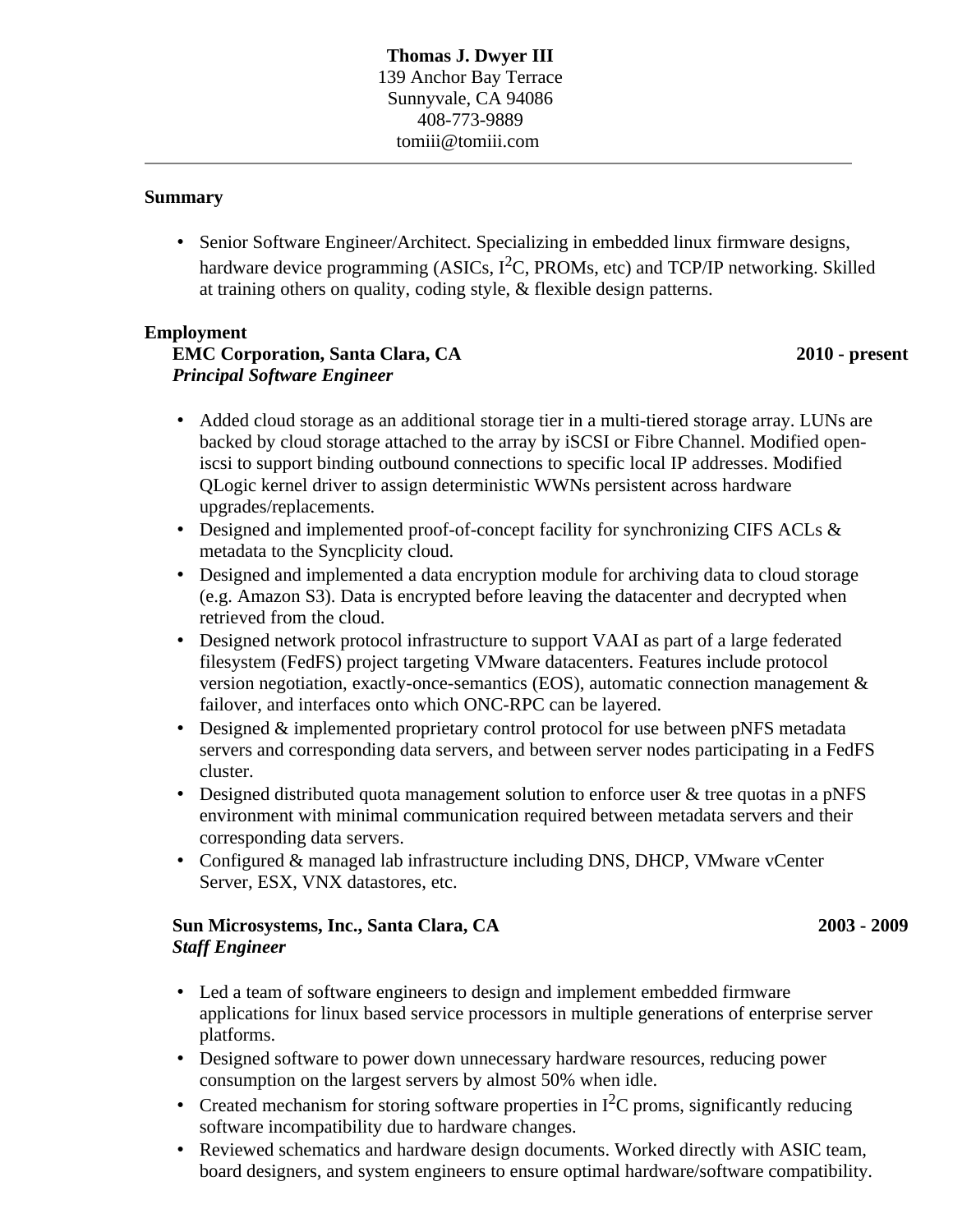- Wrote software tools to fully decode proprietary SerDes packets captured by a logic analyzer, significantly simplifying the bringup & troubleshooting process for new hardware.
- Managed apache web servers & developed MySQL/PHP applications.
- Collaborated with engineers at Maxim, Inc. to design an  $I<sup>2</sup>C$  voltage sensor with softwareprogrammable interrupt thresholds and interrupt alarm capability.

# *Member of Technical Staff* **Sun Microsystems, Inc., Menlo Park, CA**

• Ported VxWorks BSP to custom prototype hardware. Primary technical lead and key contributor to the design and implementation of a Java-based embedded firmware application for the service processor used in the "Sun Fire" enterprise server platform. Application requirements included power management, environmental monitoring via  $I^2C$ , fault detection, fault isolation, dynamic reconfiguration.

- Wrote a STREAMS kernel module and "advise" application to multiplex ttys, allowing engineers to easily share limited hardware resources during software development.
- Wrote standalone and Solaris versions of flash-update software to update the firmware in the Ultra-Enterprise product family.
- Managed the OS software lab (30+ Ultra-Enterprise, SPARCcenter-2000, and SPARCserver-1000 systems) including networking and NTS remote console support.
- Discovered, reported, and contributed fixes for hundreds of bugs in Solaris and other products.

## *Senior Systems Programmer & Systems Administrator* **Michigan Technological University, Houghton, MI**

**1990 - 1996**

- Conducted day-to-day system administration tasks for the Information Technology department (set up printers, set up new-hire workstations, upgrade operating systems, etc.).
- Designed and implemented a generic campus-wide boot process for PC-NFS; wrote a BOOTP client for PC-NFS which substantially reduced the amount of administrative overhead involved in maintaining PCs on the network.
- Designed and implemented the MTU campus e-mail system including the development of sendmail configuration files, an automated campus-wide alias distribution system, and an online directory service.
- Designed and maintained an Oracle database (including all necessary DBA support) used for creating/managing 10000+ user accounts across the campus.
- General programming and end user consultant in FORTRAN, Pascal, assembly, VM/CMS, and various application programs.

## **Organizations**

*System Administrator (unpaid position)* **Your Asian Connection, Inc.**

• Primary system administrator for [www.YourAsianConnection.com.](http://www.yourasianconnection.com/) Develop & maintain web applications using PHP, MySQL, JavaScript, AJAX, including payment processing, database management, report generation.

**2007 - Present**

**1996 - 2003**